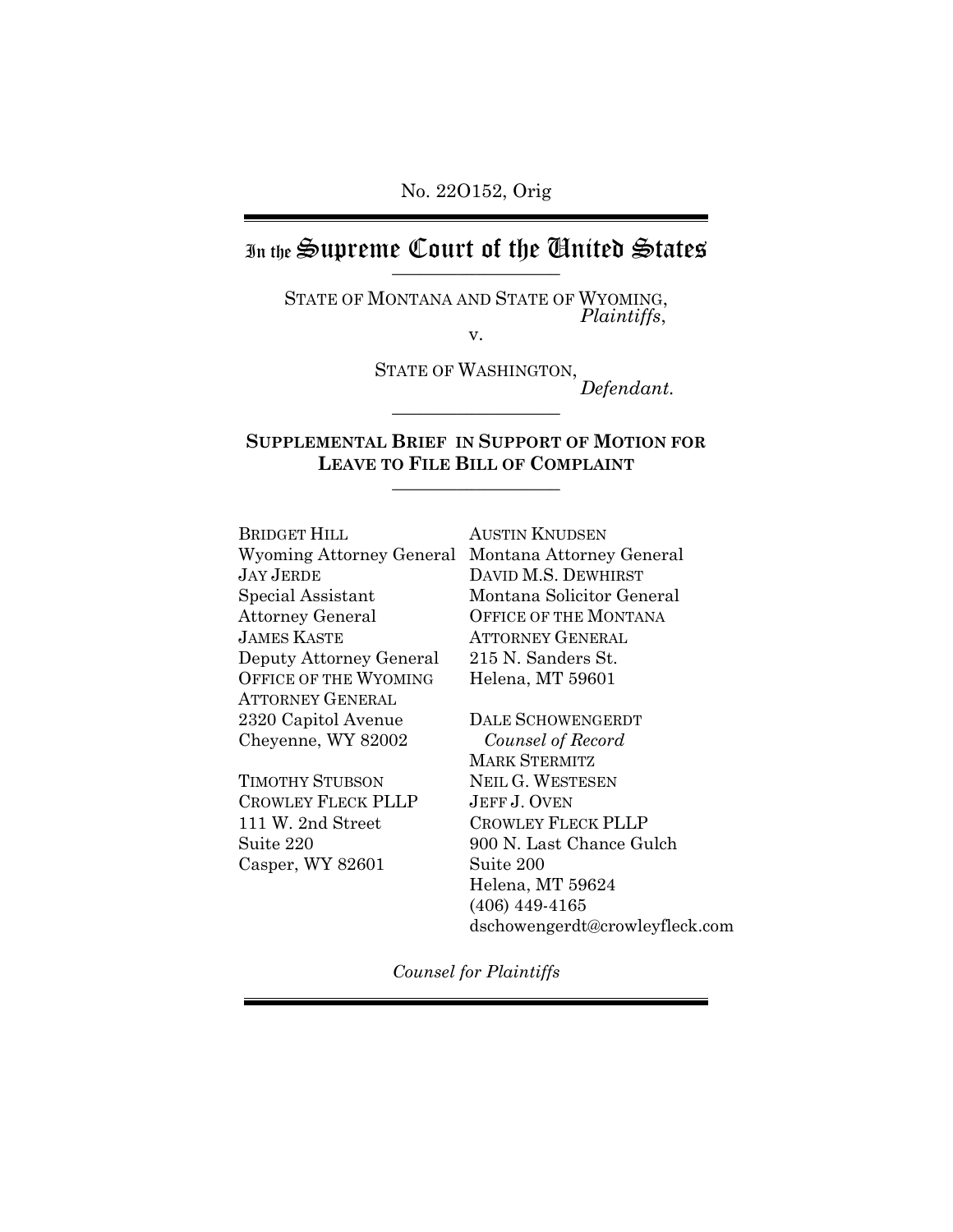# **TABLE OF CONTENTS**

| I. Montana and Wyoming Seek Protection of their<br>Sovereign Interests, Threatened by<br>Washington's Ongoing Policies and Practices,<br>Not Authorization of a Specific Project  2 |
|-------------------------------------------------------------------------------------------------------------------------------------------------------------------------------------|
| II. The Bankruptcy Arising from Washington's<br>Discriminatory Policies and Procedures<br>Sharpens the Controversy  6                                                               |
|                                                                                                                                                                                     |

i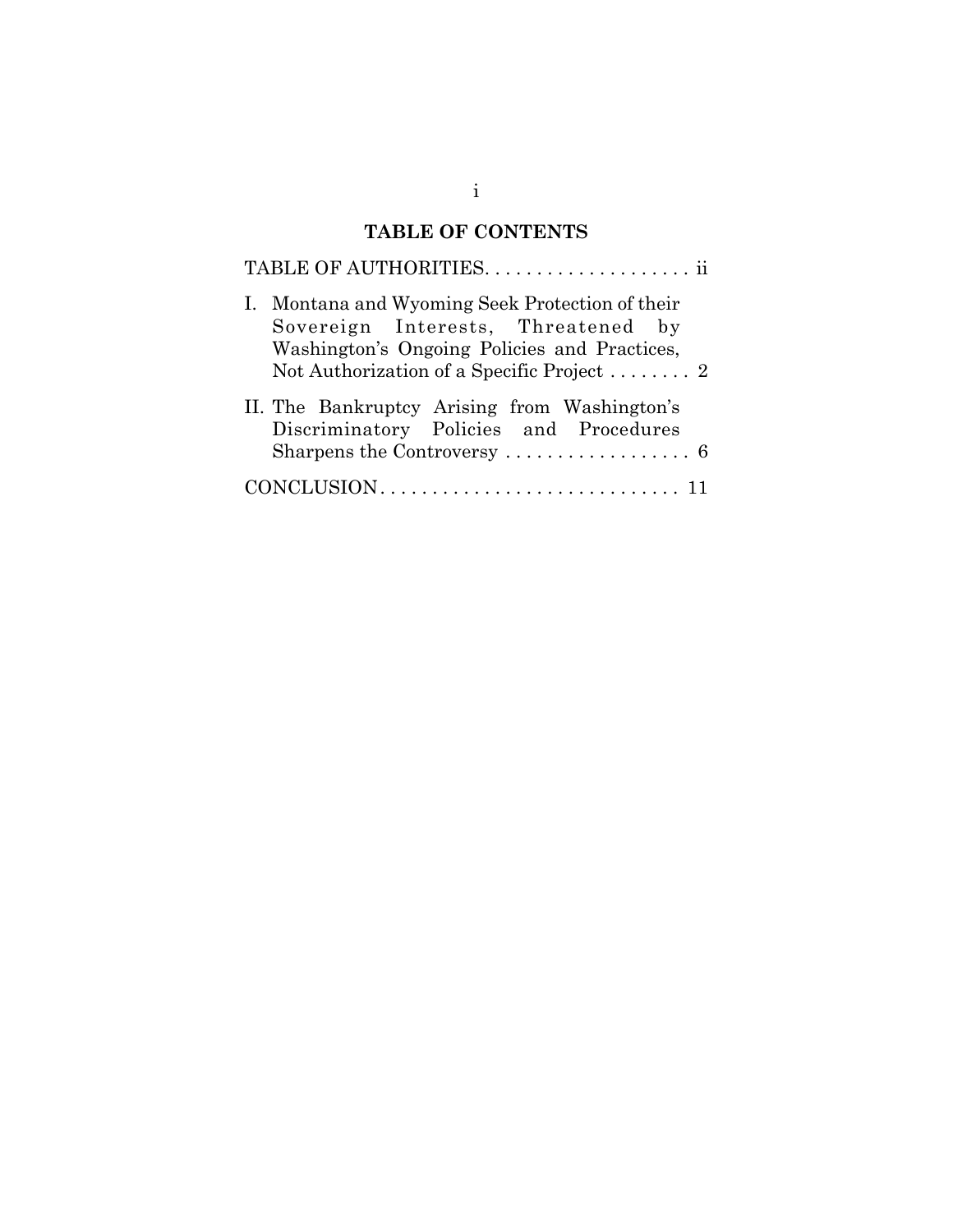## **TABLE OF AUTHORITIES**

## **CASES**

| Arizonans for Official English v. Arizona,                                                                |
|-----------------------------------------------------------------------------------------------------------|
| Chafin v. Chafin,                                                                                         |
| Church of Scientology of Cal. v. United States,                                                           |
| City of Erie v. Pap's A.M.,                                                                               |
| Clapper v. Amnesty Int'l USA,                                                                             |
| Federal Election Comm'n v. Wisconsin Right<br>to Life, Inc., 551 U.S. 449 (2007) $\ldots \ldots \ldots$ 9 |
| Federal Republic of Germany v. United States,                                                             |
| Friends of the Earth, Inc. v. Laidlaw Env.<br>Servs. (TOC), Inc., 528 U.S. 167 (2000) 8, 10               |
| Granholm v. Heald,                                                                                        |
| Honig v. Doe,                                                                                             |
| Hunt v. Washington State Apple Advertising                                                                |
| Kingdomware Techs., Inc. v. United States,                                                                |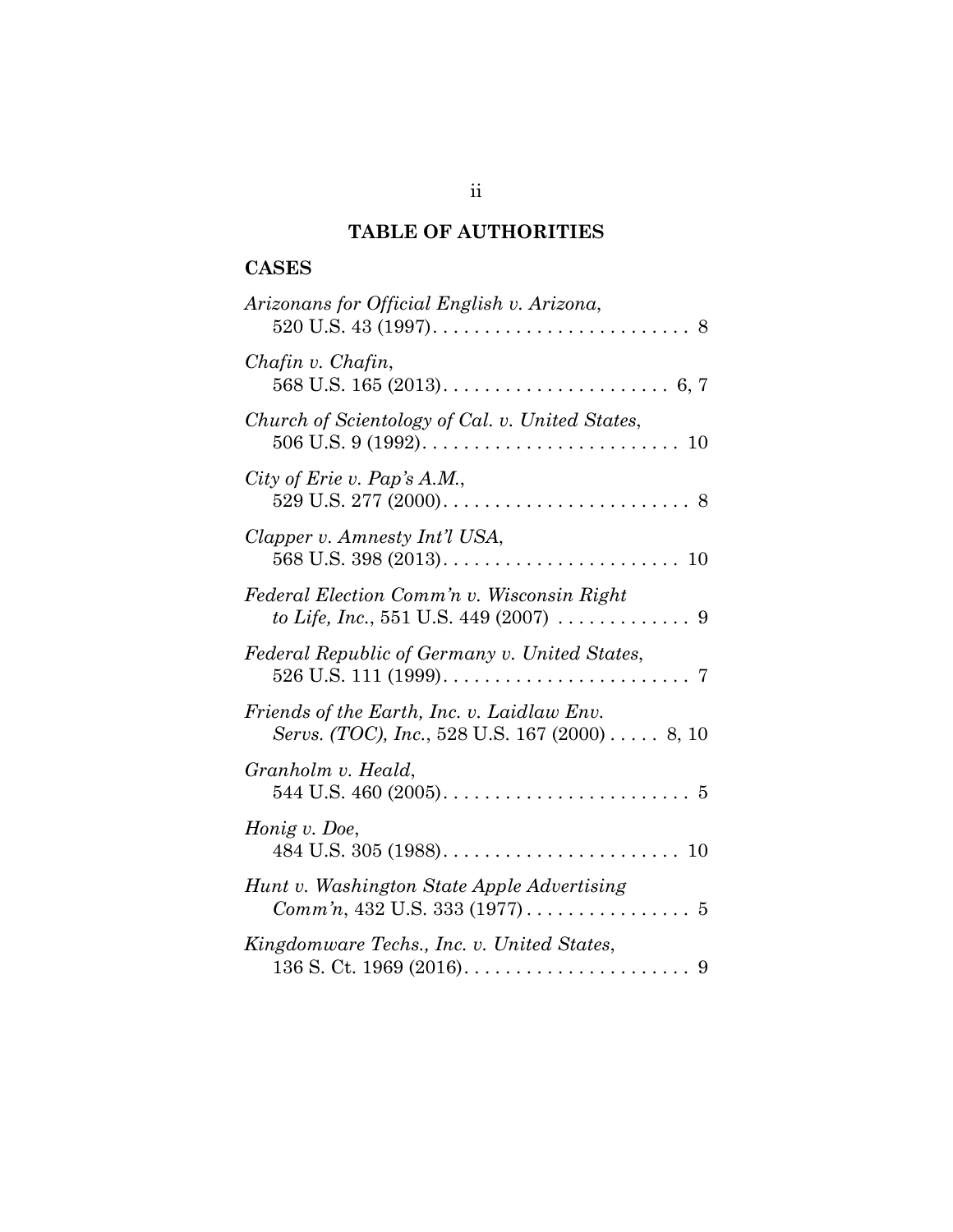| Knox v. Service Employees,                                                                                        |
|-------------------------------------------------------------------------------------------------------------------|
| Mission Prod. Holdings, Inc. v. Tempnology, LLC,                                                                  |
| Nebraska v. Wyoming,                                                                                              |
| Oregon Waste Systems, Inc. v. Department of<br><i>Env. Quality of Ore.</i> , 511 U.S. 93 (1994) $\ldots \ldots 5$ |
| Tennessee Wine and Spirits Retailers Assoc. v.<br><i>Thomas</i> , 139 S. Ct. 2449 (2019) 5                        |
| United States v. Concentrated Phosphate Export                                                                    |
| Wyoming v. Oklahoma,                                                                                              |
| <b>STATUTES</b>                                                                                                   |
|                                                                                                                   |
|                                                                                                                   |
| <b>OTHER AUTHORITIES</b>                                                                                          |

|  |  | Tr. of First Day Hearing, In re Lighthouse       |  |  |  |
|--|--|--------------------------------------------------|--|--|--|
|  |  | Resources, No. 20-13056 (Bkrtcy Ct. Del. Dec. 4, |  |  |  |
|  |  |                                                  |  |  |  |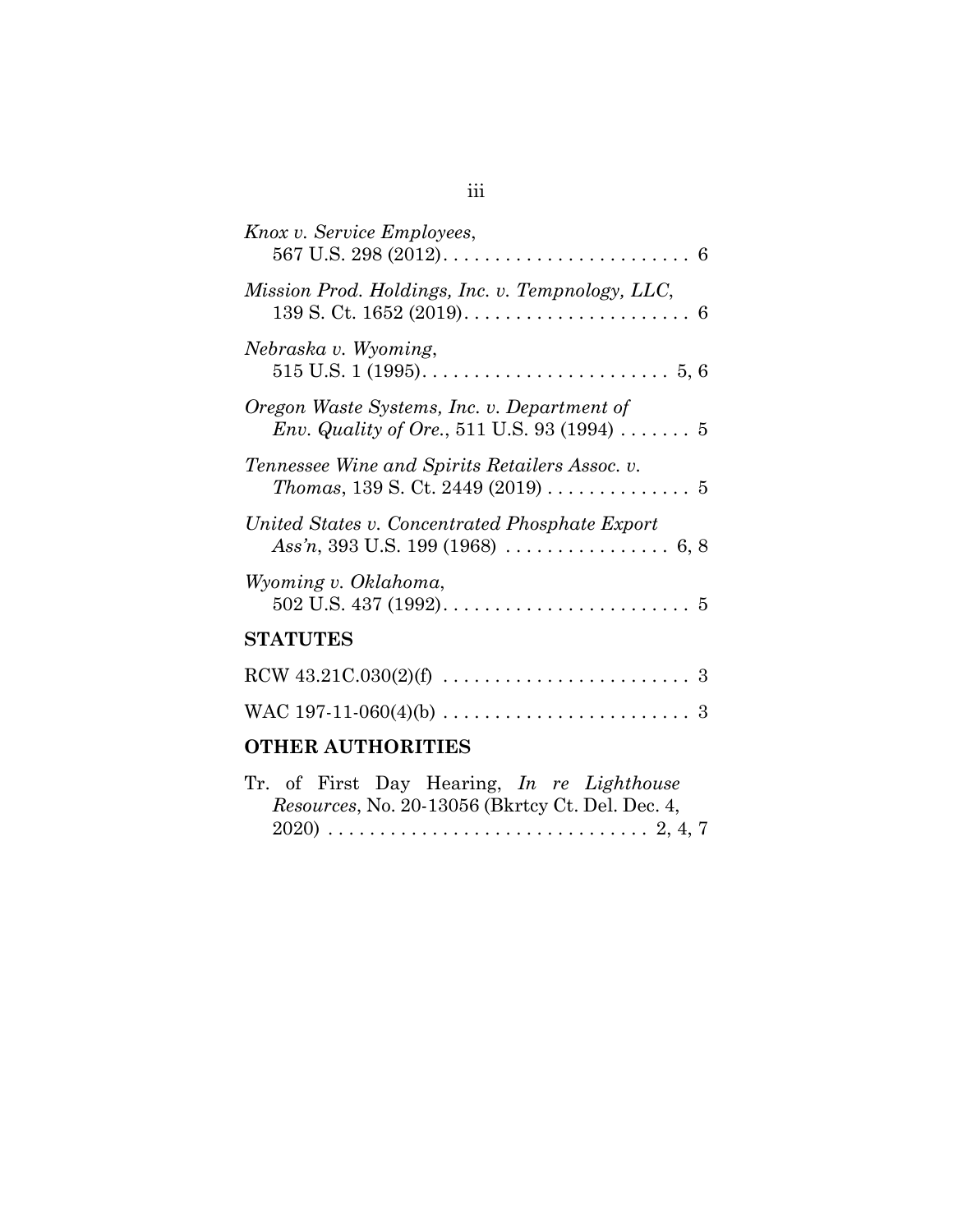The United States does not dispute that when the motion for leave was filed, the Bill of Complaint pleaded a live controversy between sovereigns of the sort that only this Court can resolve. Rather, it recommends denying the States access to their exclusive forum for a single reason: it asserts that this case is moot because Washington successfully bankrupted one terminal developer. But Washington has not changed its behavior, and the plaintiff States are still injured by it. The case is not moot.

The States' interests are broader than the fate of one developer. Montana and Wyoming are challenging Washington's longstanding discrimination against two landlocked States' sovereign interests in getting one of their most important commodities to market. Montana and Wyoming still have an abundance of low-sulfur, cleaner burning coal, and foreign markets want it. The terminal in Longview remains an ideal site to export that coal to Asian and other foreign markets. And Montana and Wyoming still have no other export option, besides an already over-burdened Canadian port.

Washington's hostility to coal exports also remains unchanged. This is not a case where a party voluntarily ends an unconstitutional policy to avoid review. Washington has changed nothing and will continue to block Powder River Basin coal exports based on coal's end use in foreign markets and to protect Washington's own agricultural interests. Bill of Compl. ¶¶ 27–32, 39.

If anything, the case for original jurisdiction is now stronger. No other forum can address Washington's unconstitutional policy. Litigation by the terminal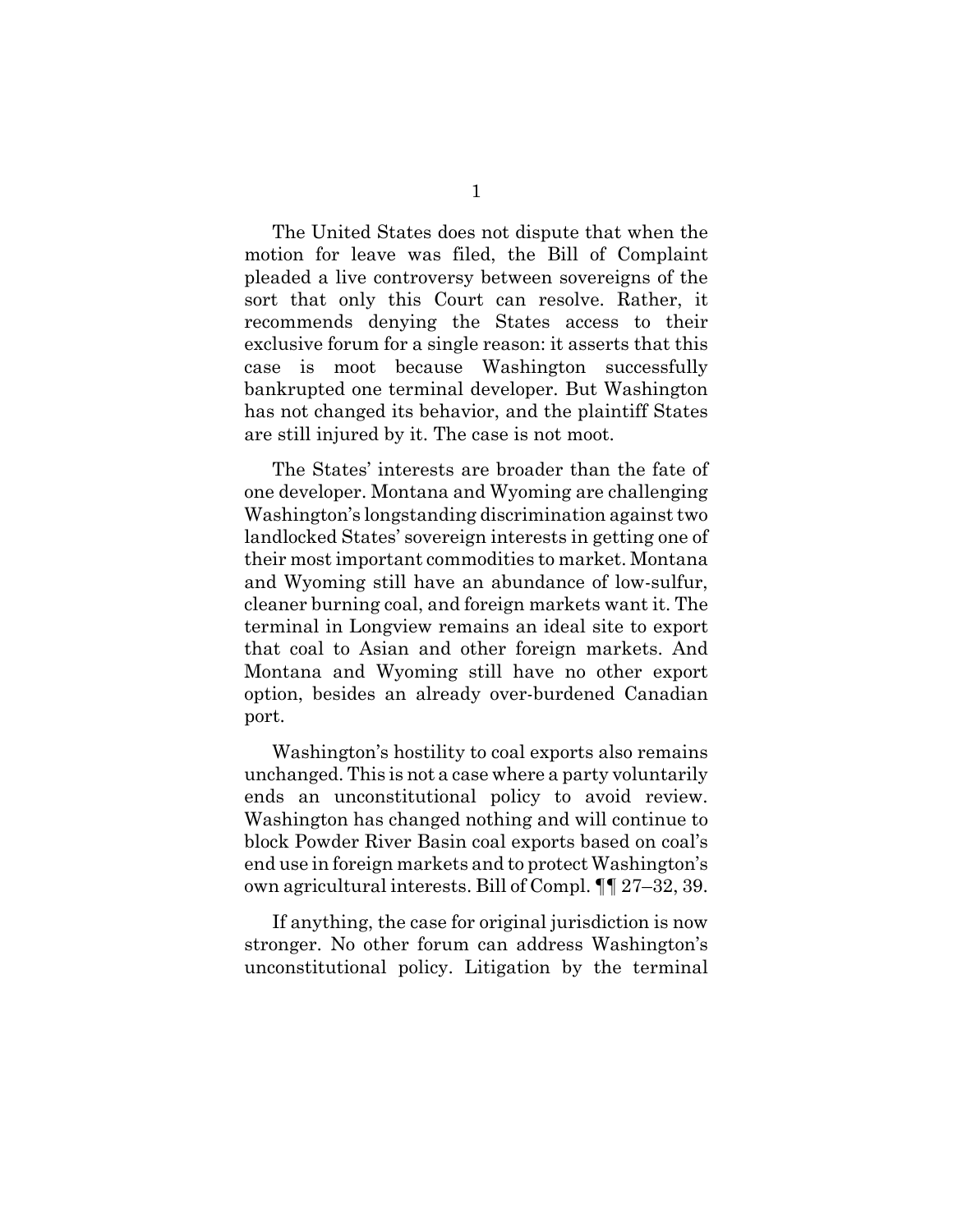developer in Washington courts was Washington's primary objection to the Bill of Complaint. BIO 11–16. That litigation is dead because Washington's long game successfully wore out the terminal developer and its investors. Tr. of First Day Hearing 17, *In re Lighthouse Resources*, No. 20-13056 (Bkrtcy Ct. Del. Dec. 4, 2020).

Washington will continue to block port development and dissuade bidders from taking up this otherwise lucrative project. Evidenced by its successful eight-year crusade to kill the terminal project, Washington's policy-driven interpretation of its laws and regulations is not going to change on its own. Without relief from this Court—the only forum with the power to grant it—Wyoming and Montana likely will never see their abundant coal reserves to foreign markets.

### **I. Montana and Wyoming Seek Protection of their Sovereign Interests, Threatened by Washington's Ongoing Policies and Practices, Not Authorization of a Specific Project.**

The issue that Wyoming and Montana seek leave to litigate is whether Washington's blockade of Powder River Basin coal exports infringes upon Wyoming's and Montana's sovereign interests under the Commerce Clause. Bill of Compl. ¶¶ 1–6, 47–65. The issue is not and never was, as the United States represents, solely whether Washington must grant a specific terminal developer a permit. That alone would not have been a basis to invoke the Court's original jurisdiction. Because the United States is wrong about what is at issue, it is also wrong about whether that issue remains live.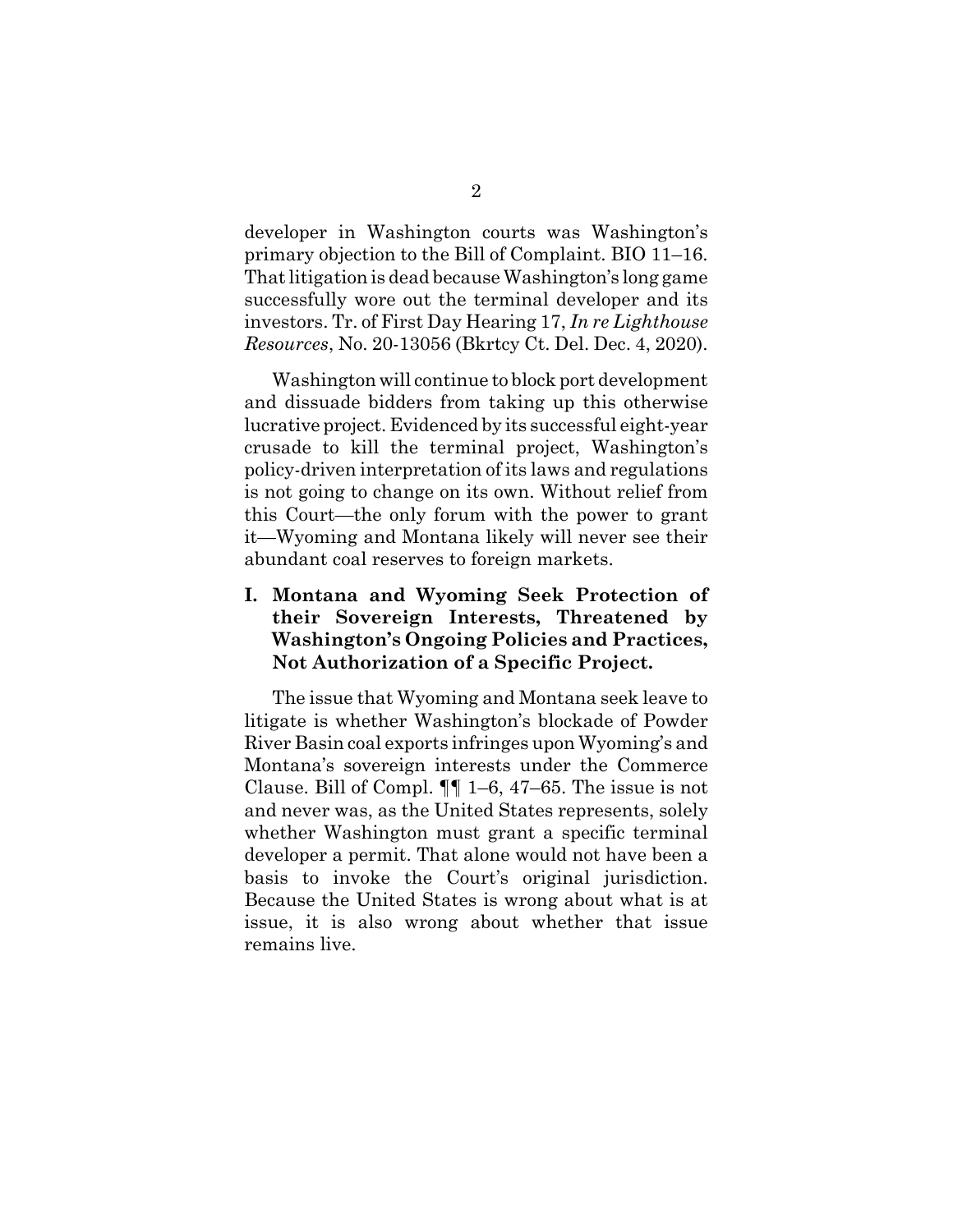Washington's discriminatory policies and practices have not abated; they have succeeded, at least to date. A state statute and regulation demanding that agencies consider extraterritorial effects during the permitting process are still on the books. WAC 197-11- 060(4)(b); RCW 43.21C.030(2)(f). Washington's executive branch interprets these provisions as requiring a broader and more rigorous assessment of projects involving coal than other commodities. Bill of Compl. ¶ 29. And the discrimination against coal runs all the way to the top, as evidenced by Governor Inslee's repeated admissions that Washington does not apply the same analysis when coal is at issue. Bill of Compl. ¶¶ 31, 41–42. That the terminal developer ultimately went bankrupt because of Washington's obstruction is no surprise—it was the intended outcome.

The relief Montana and Wyoming seek is not "limited to" allowing development and operation of the terminal by Millennium. U.S. Br. 12. The United States focuses on a fragment of one paragraph within the prayer for relief, through which the States ask the Court for an injunction addressing Washington's "protectionist and discriminatory actions in its permitting decisions for the Millennium Bulk Terminal." Bill of Compl. 19. This narrow reading of the Complaint cannot stand for two reasons.

First, Montana and Wyoming seek broader relief than the United States suggests. The States request: (1) a "[d]eclar[ation] that Washington's discrimination against Wyoming and Montana coal exports violates the Dormant Commerce Clause"; (2) a preliminary and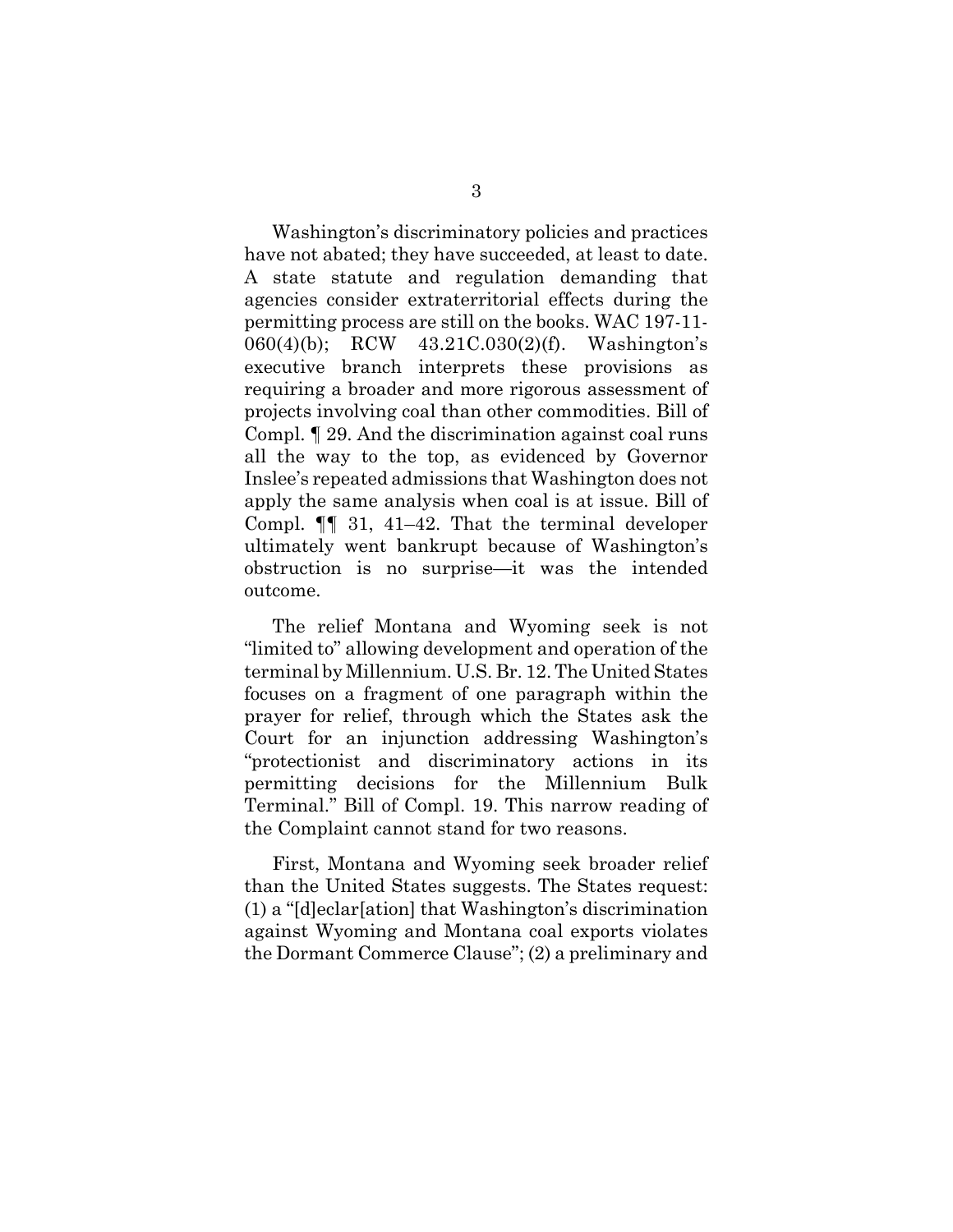permanent injunction preventing Washington "from basing its permitting decisions on extraterritorial factors"; and (3) a preliminary and permanent injunction barring Washington from denying "Clean Water Act Section 401 Water Quality Certification on grounds unrelated to water quality." Bill of Compl. 19. The requested injunctive relief targets Washington's unlawful basis for these decisions and certifications generally, not a single decision.

Second, Montana and Wyoming ask the Court to enjoin Washington from continuing to obstruct development of the terminal, regardless of who the developer is. Though the name of the terminal may change, the terminal remains an ideal site for Powder Basin coal export. Bill of Compl. ¶¶ 23–25. The plan for the Millennium Bulk Terminal is a thoughtful one. The terminal has capacity for three ports, existing improvements, leases for the dry and aquatic land, and connection to railways. Tr. of First Day Hearing 15–16, *In re Lighthouse Resources*. It is further developed than any other viable site on the entire West Coast. Bill of Compl. ¶ 21. And coal export promises financial returns. Bill of Compl. ¶¶ 10–20. The only significant obstacle to another developer making the terminal a reality is Washington's illegal discrimination against Powder River Basin coal. If the Court orders the relief Wyoming and Montana seek, that obstacle will be removed.

Montana and Wyoming have direct and substantial interests in challenging Washington's selective isolationism, no matter that a single developer is no longer involved. It is "beyond peradventure" that a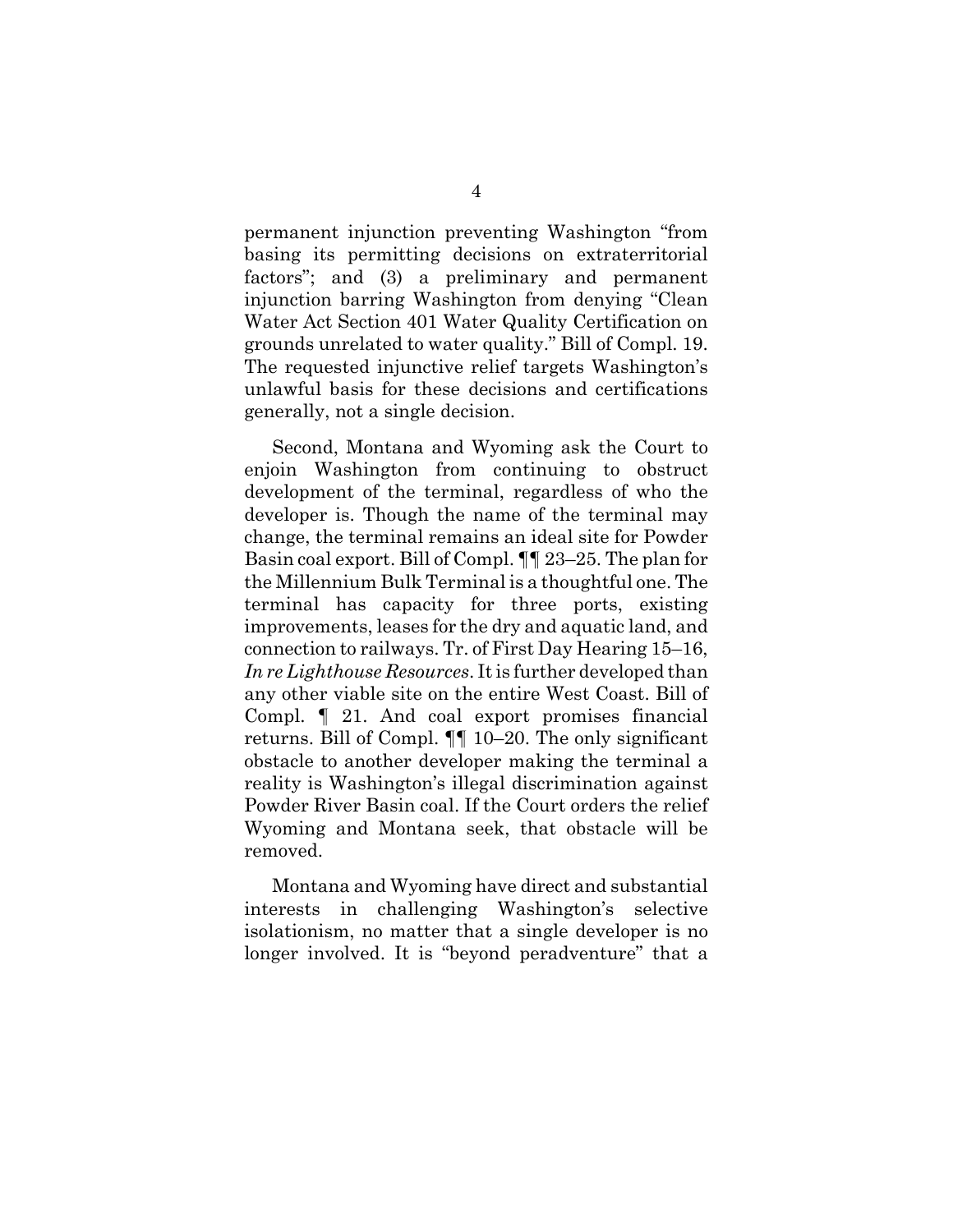state's conduct "directly affect[ing] [another state's] ability to collect . . . tax revenues" presents "a claim of sufficient seriousness and dignity." *Wyoming v. Oklahoma*, 502 U.S. 437, 451 (1992) (internal quotation marks omitted). Thus, the Court has long recognized the significance of a state's sovereign interest in collecting tax revenue from a keystone state product. *See Hunt v. Washington State Apple Advertising Comm'n*, 432 U.S. 333, 341, 345 (1977) (Washington had a "personal stake" to challenge North Carolina's discrimination against apple producers because it reduced Washington's tax revenues). Even more to the point, the Court has also adjudicated disputes between states when one state's actions threatened future, albeit uncertain, natural resource development. *See Nebraska v. Wyoming*, 515 U.S. 1, 11–13 (1995) (permitting Nebraska to seek an injunction against Wyoming for "proposed" water projects).

No terminal developer will share Montana's and Wyoming's concern with "removing state trade barriers," "a principal reason for the adoption of the Constitution." *Tennessee Wine and Spirits Retailers Assoc. v. Thomas*, 139 S. Ct. 2449, 2460 (2019). The interests Wyoming and Montana seek to vindicate are immediately traceable to a rule "essential to the foundations of the Union"—"in all but the narrowest circumstances, state laws violate the Commerce Clause if they mandate 'differential treatment of in-state and out-of-state economic interests that benefits the former and burdens the latter.'" *Granholm v. Heald*, 544 U.S. 460, 472 (2005) (quoting *Oregon Waste Systems, Inc. v. Department of Env. Quality of Ore.*, 511 U.S. 93, 99 (1994)).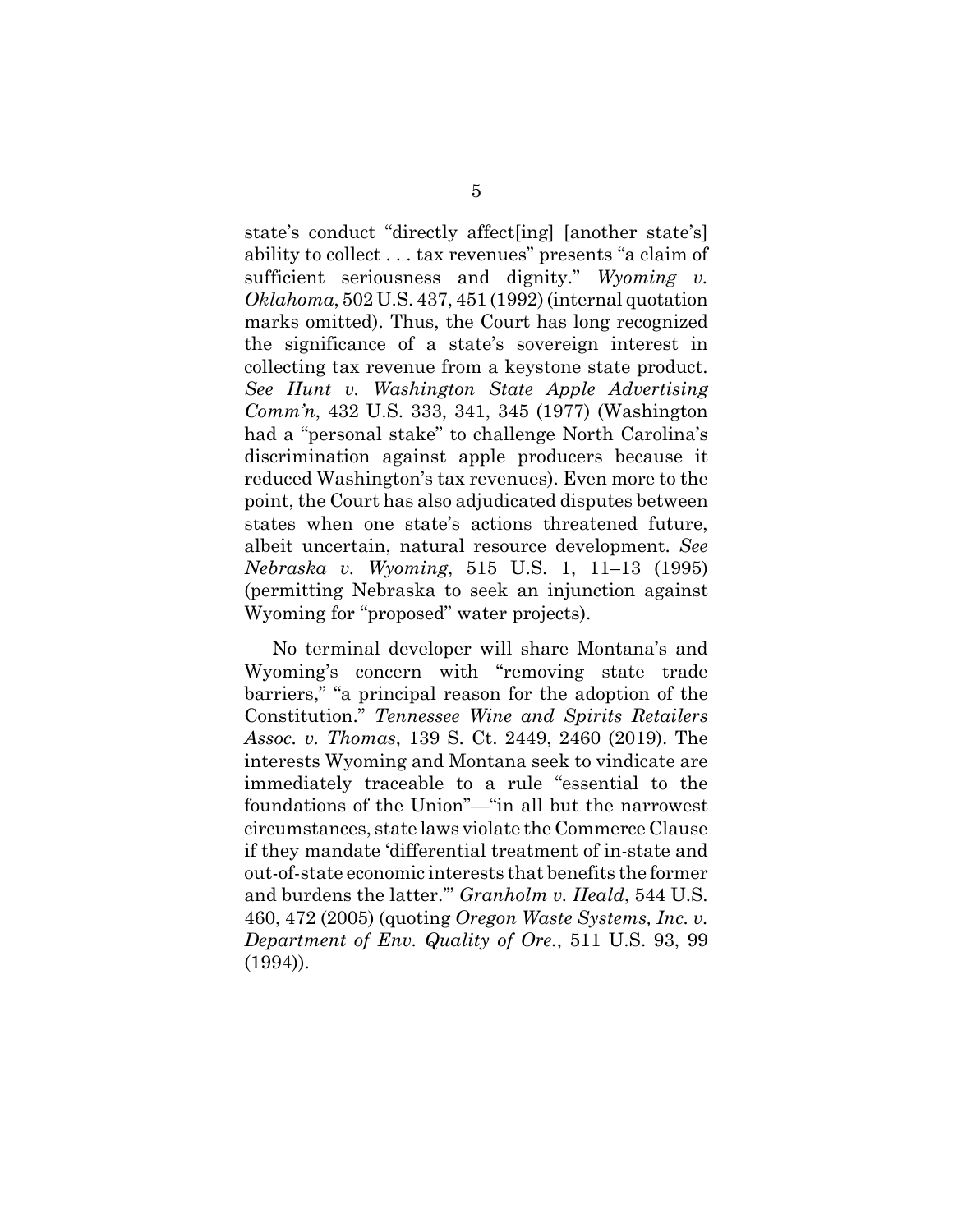Only Montana and Wyoming can vindicate these sovereign interests, and they can do so only in this Court. *Nebraska*, 515 U.S. at 13.

### **II. The Bankruptcy Arising from Washington's Discriminatory Policies and Procedures Sharpens the Controversy.**

The government's belated brief, filed shortly after the terminal developer's bankruptcy, reads as if this case arose on certiorari, rather than in the Court's original jurisdiction, and as if the petitioner were the now-bankrupt terminal developer. But the United States' brief falls far short of the "demanding standard" that would be required to establish mootness in an ordinary case. *Mission Prod. Holdings, Inc. v. Tempnology, LLC*, 139 S. Ct. 1652, 1660 (2019).

"[A] case 'becomes moot only when it is impossible for a court to grant any effectual relief whatever to the prevailing party.'" *Chafin v. Chafin*, 568 U.S. 165, 172 (2013) (quoting *Knox v. Service Employees*, 567 U.S. 298, 307 (2012)). The assertions in the government's amicus brief do not establish "impossib[ility]," particularly at this late hour and when the parties are unable to develop the relevant facts in any other forum. *See United States v. Concentrated Phosphate Export Ass'n*, 393 U.S. 199, 203–04 (1968) (The argument "that the likelihood of further violations is sufficiently remote to make injunctive relief unnecessary" "is a matter for [a] trial judge."). Factually, the United States says nothing more than that a single developer is now bankrupt. Even if Wyoming and Montana complained only of Washington's refusal to permit further development of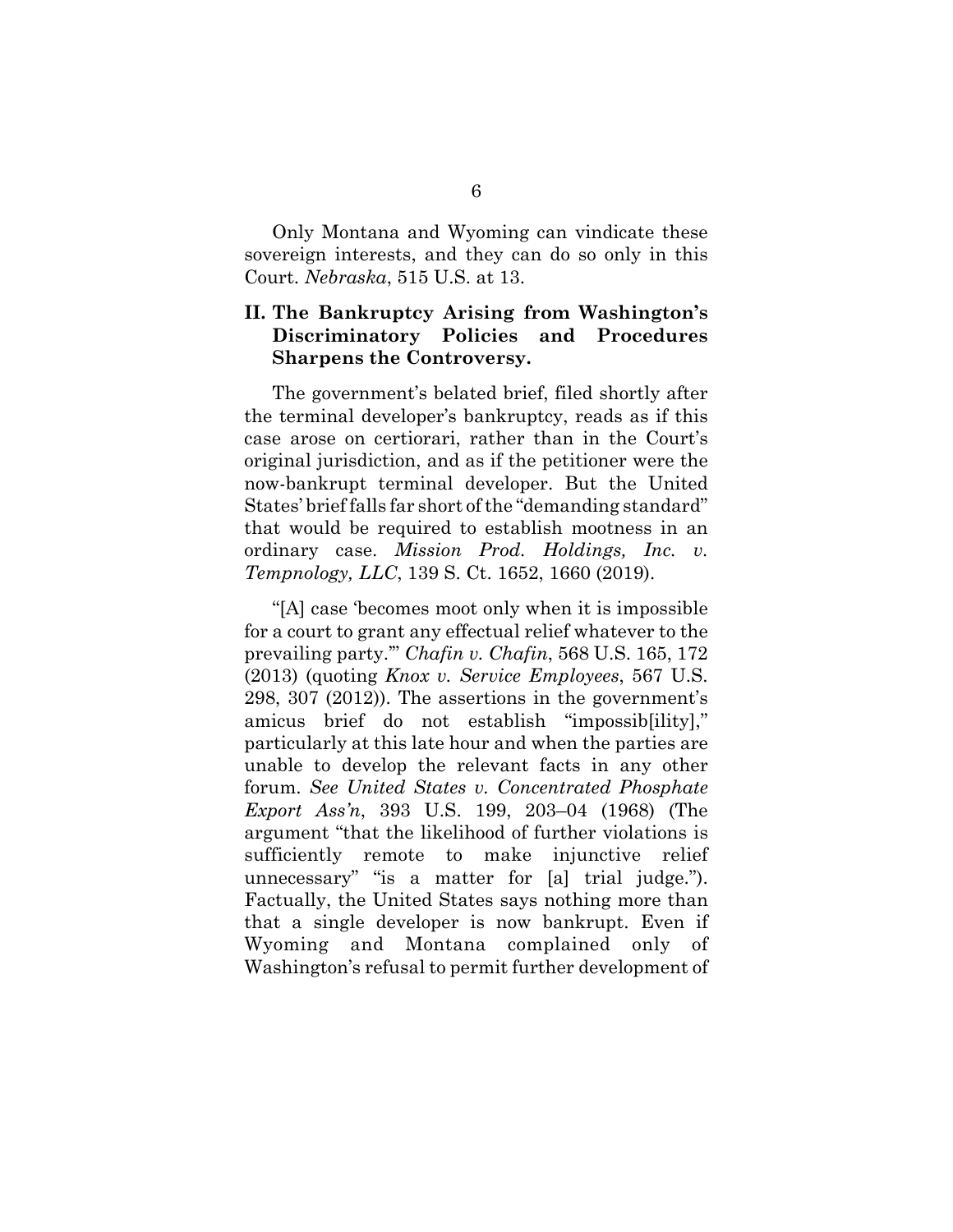a specific terminal (and they do not), this Court cannot fairly assess mootness without consideration of the likely future of the overall *project* in light of the bankruptcy, a fact-intensive inquiry whose outcome the United States has no basis for so confidently predicting. *See Federal Republic of Germany v. United States*, 526 U.S. 111, 112–14 (1999) (Breyer, J., dissenting) ("study and appropriate consultation" are necessary to decide "arguable" jurisdictional issues).

If anything, that the developer is now bankrupt is one more fact to be weighed in determining the important legal issue raised in this matter—whether Washington's policies and practices violate the Commerce Clause to Wyoming's and Montana's detriment. The bankruptcy only sharpens the controversy because it is directly traceable to Washington's improper discrimination against coal: "[A]fter eight years of trying to get the [Terminal] permitted," "the lenders and financers . . . are no longer willing to continue to finance [the developer]." Tr. of First Day Hearing 17, *In re Lighthouse Resources*.

Market forces have long favored development of a coal export facility in Washington. Bill of Compl. ¶ 10–21. Montana and Wyoming will collect taxes and fees related to coal production if the Court grants the relief sought and orders Washington to end its discriminatory policy of assessing coal-related port development more rigorously than other large-scale projects. This circumstance is enough to sustain the States' claim. *Chafin*, 568 U.S. at 172. At the very least, the issue should not be decided against Wyoming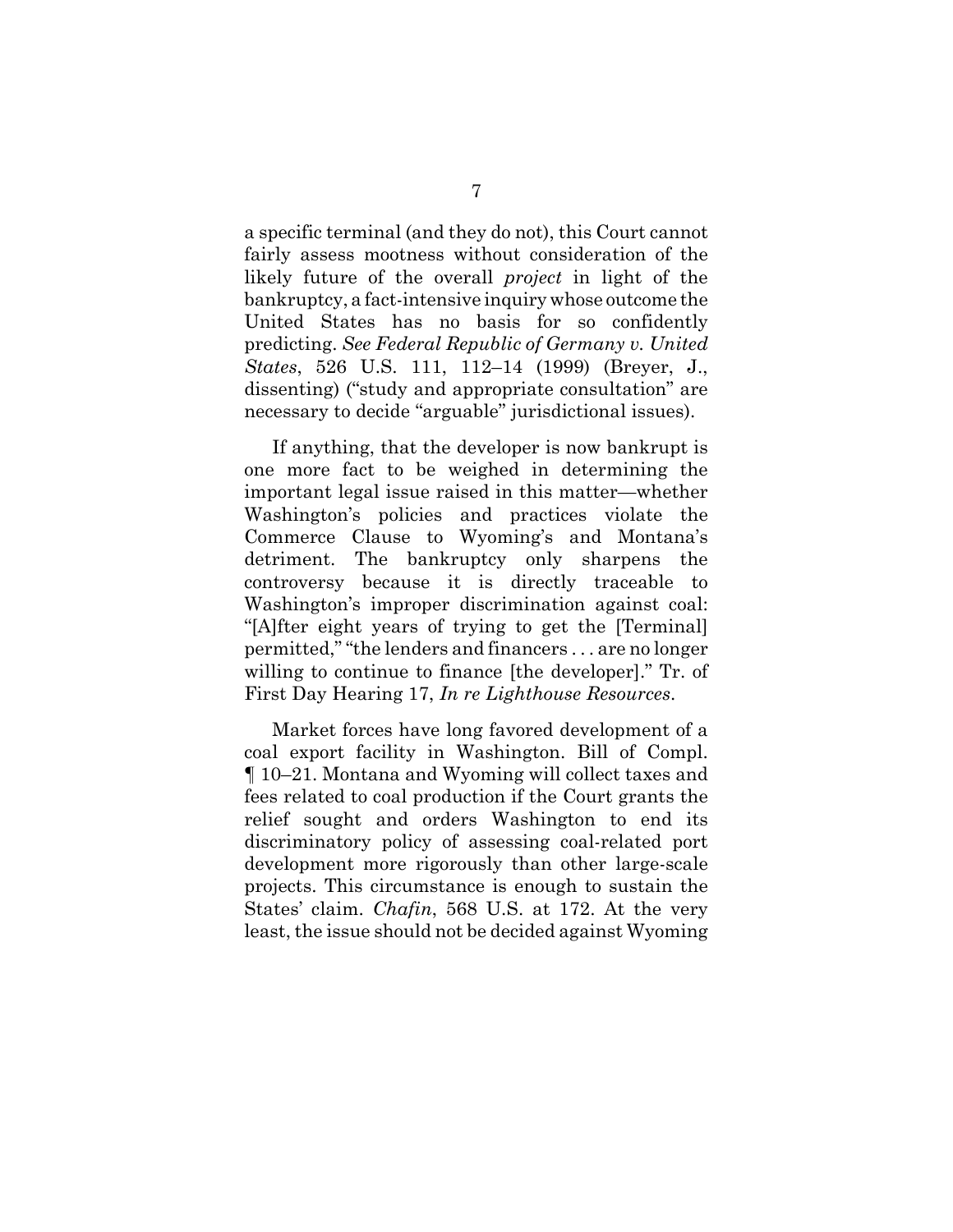and Montana before they have an opportunity to develop the necessary facts.

Washington has not reversed course on its discriminatory policies and practices. Washington got exactly what it wanted. Why would it change now? Under the voluntary cessation rule, when the defendant is responsible for the alleged mooting event, "[t]he 'heavy burden of persuading' the court that the challenged conduct cannot reasonably be expected to start up again lies with the [defendant]." *Friends of the Earth, Inc. v. Laidlaw Env. Servs. (TOC), Inc.*, 528 U.S. 167, 189 (2000) (quoting *Concentrated Phosphate Export Ass'n*, 393 U.S. at 203). "[T]he standard . . . is stringent: 'A case might become moot if subsequent events made it absolutely clear that the allegedly wrongful behavior could not reasonably be expected to recur.'" *Ibid.* (quoting *Concentrated Phosphate Export Ass'n*, 393 U.S. at 203). Such is certainly not the case here.

Because Washington's discrimination against coal remains unchecked, this is not "a run of the mill voluntary cessation case," but the principles underlying the voluntary cessation rule are no less applicable. *City of Erie v. Pap's A.M.*, 529 U.S. 277, 288 (2000). It would be a "strange doctrine" indeed that would allow Washington to benefit by evading review because it successfully pursued the challenged course of conduct. *See Arizonans for Official English v. Arizona*, 520 U.S. 43, 75 (1997) (citation and quotation marks omitted) (vacating lower court judgment against defendant when plaintiff was singularly responsible for alleged mooting event).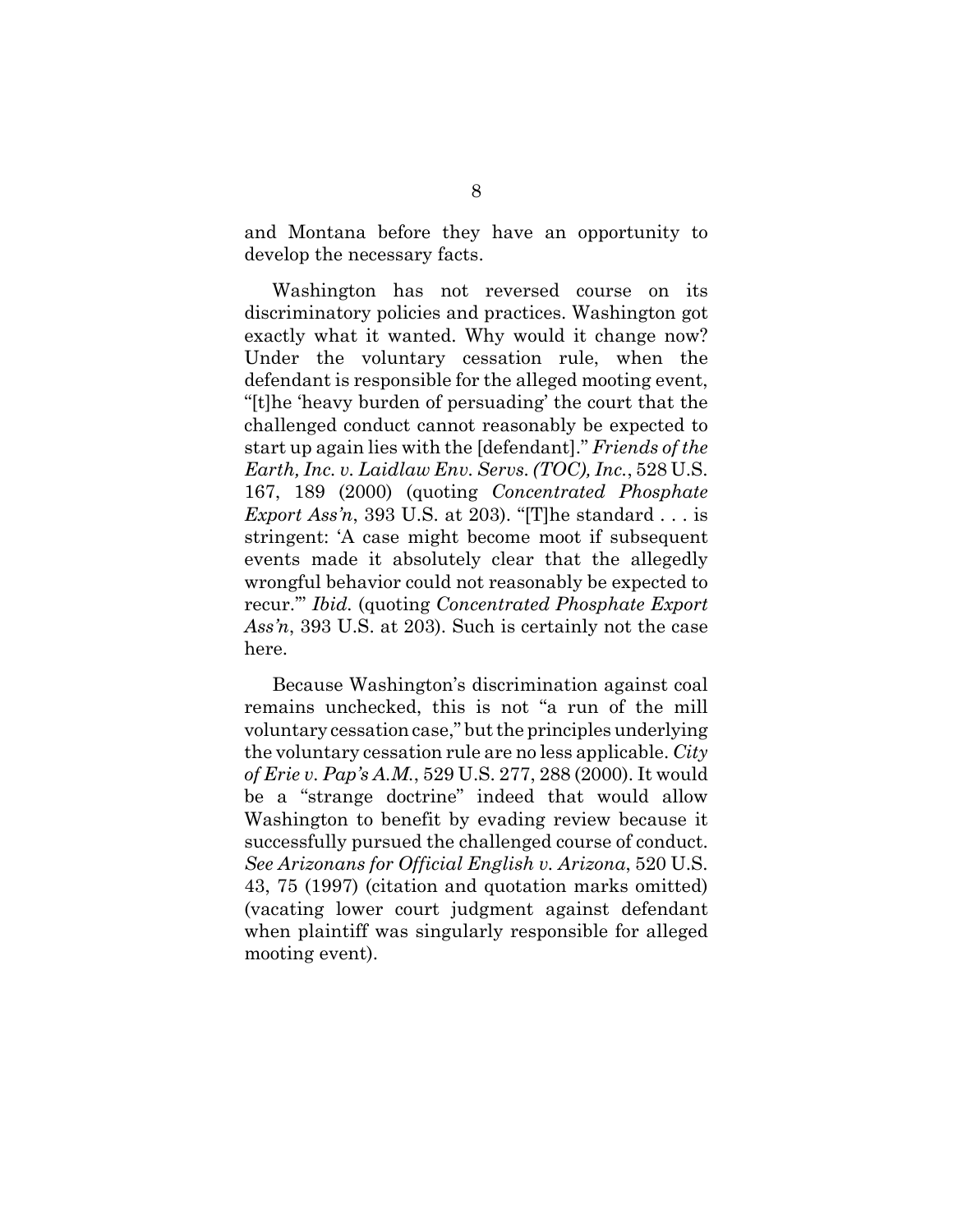Even if this case were moot, it would fall "within the established exception to mootness for disputes capable of repetition yet evading review." *Federal Election Comm'n v. Wisconsin Right to Life, Inc.*, 551 U.S. 449, 462 (2007). It would contravene basic justiciability principles to reward Washington for its successful implementation of unconstitutional policies.

Montana and Wyoming did not have the opportunity to fully litigate their claims before Washington killed the terminal project, and nothing points to the possibility of a different outcome in the future. *Ibid.* "It would be entirely unreasonable to expect that [Montana and Wyoming] could have obtained complete judicial review of [their] claims" before the permit denial and resulting litigation forced the developer's bankruptcy. *Id.* at 463 (alterations, quotation marks, and citation omitted.) And, if anything keeps the same fact pattern from recurring, it will be that every interested developer knows it will be subject to the same fate as the first. When "it is reasonable to expect that the [defendant] will refuse to apply" the law as understood by the plaintiff, and the plaintiff asks the Court to adopt its interpretation of the law to guide future transactions between the plaintiff and defendant, Article III is satisfied. *Kingdomware Techs., Inc. v. United States*, 136 S. Ct. 1969, 1976 (2016).

In a passing comment, the United States asserts that Montana and Wyoming cannot "speculat[e] that another entity might seek to propose a similar project and that it too could eventually be subjected to a similar Section 401 denial by Washington." U.S. Br. 15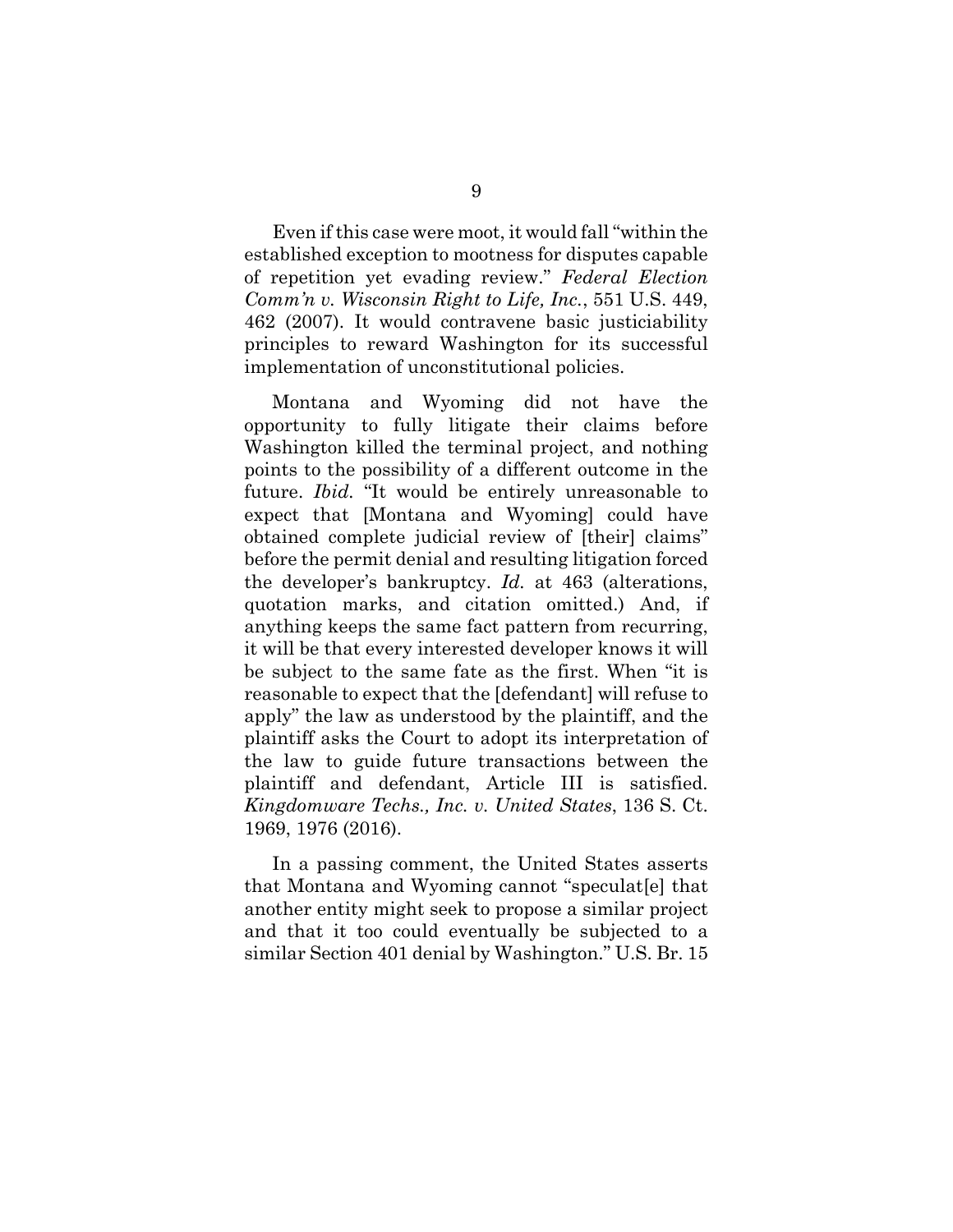n.2. As a preliminary matter, Montana and Wyoming do not "speculate" about future injury. The States challenge Washington's current policies and practices, which immediately affect the development of a viable coal export facility. In any event, the United States' argument goes nowhere. The United States does not dispute that Montana and Wyoming had standing at the time the suit was filed (and if it thought that the case *never was* justiciable, it surely would have said so in a brief arguing that the case is *not now* justiciable). Thus, the inquiry is not whether "threatened injury [is] certainly impending," *Clapper v. Amnesty Int'l USA*, 568 U.S. 398, 409 (2013), but whether any "possible remedy" is available, *Church of Scientology of Cal. v. United States*, 506 U.S. 9, 13 (1992). *See also Friends of the Earth*, 528 U.S. at 190 ("[T]here are circumstances in which the prospect that defendant will engage in (or resume) harmful conduct may be too speculative to support standing, but not too speculative to overcome mootness."); *see generally Honig v. Doe*, 484 U.S. 305, 329–333 (1988) (Rehnquist, C.J., concurring) (untangling origins of mootness doctrine from separate Article III considerations).

\* \* \*

A final word on what the United States does not say, despite having plenty of words to spare in its brief. It does not contest that Montana and Wyoming alleged injury-in-fact when the case was filed. It does not assert that the controversy can be resolved in any other forum. And it does not contest that the States have raised an important issue that goes directly to their sovereign interests.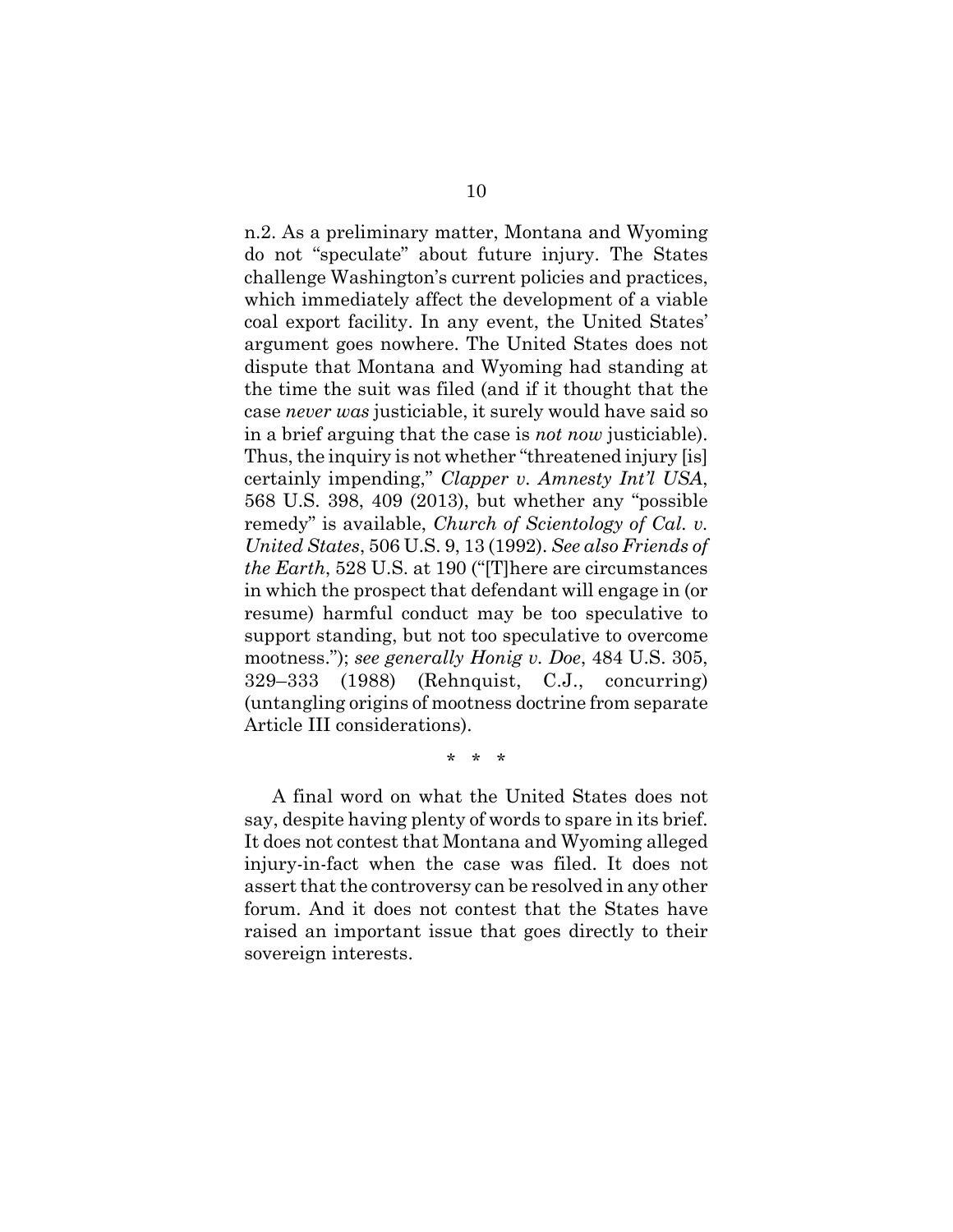Only this Court can decide whether Washington's policy to blockade Powder River Basin coal exports violates the Commerce Clause. The Court should exercise its original jurisdiction and allow Montana and Wyoming to vindicate their sovereign interests. The Court should not dismiss the States' complaint simply because Washington's discriminatory policies successfully bankrupted the most recent developer.

#### **CONCLUSION**

For the foregoing reasons, this Court should grant leave to file the complaint.